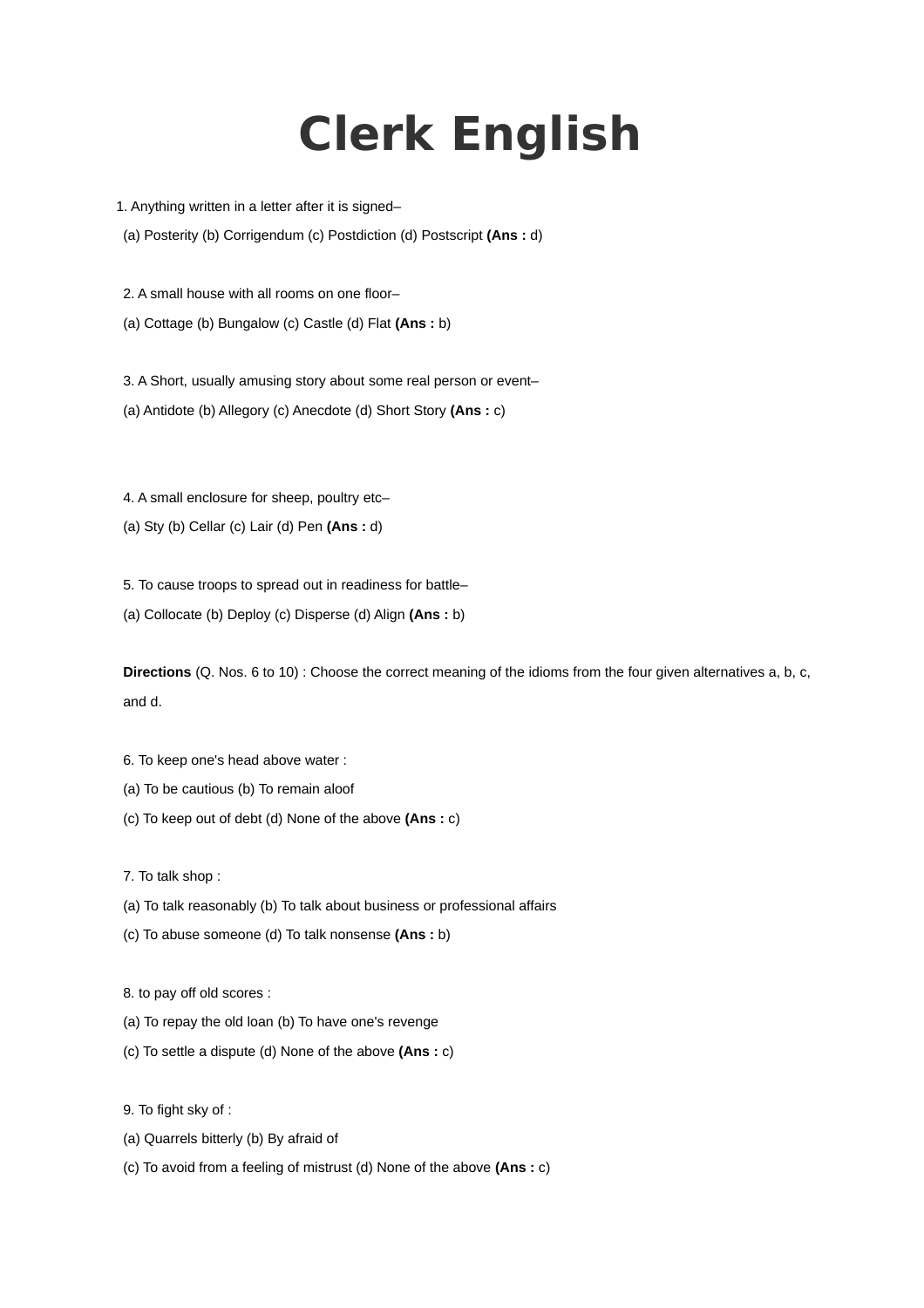10. To kick the bucket :

(a) To be badly injured (b) To die

(c) To quarrel (d) To meet with an accident **(Ans :** b)

**Directions** (Q. Nos. 11 to 15) : Choose the correctly spelt word from the given alternatives a, b, c, and d.

11. (a) Banediction (b) Benediction (c) Banidiction (d) Benidiction **(Ans :** b)

12. (a) Sluggurd (b) Slaggurd (c) Sluggard (d) Sluggord **(Ans :** c)

13. (a) Wreched (b) Wratched (c) Wretchted (d) Wretched **(Ans :** d)

14. (a) Consientious (b) Conscientious (c) Conscienteous (d) Concientious **(Ans :** b)

15. (a) Concession (b) Concetion (c) Conccesion (d) Concession **(Ans :** d)

**Directions** (Q. Nos. 16 to 18) : Choose the word which is synonym of the word (in meaning) printed in capital letters from the alternatives a, b, c, & d.

16. FABRICATED

(a) Genuine (b) Historical (c) Forged (d) True **(Ans :** c)

17. CHERISH

(a) Learn (b) Imitate (c) Revive (d) Hold dear **(Ans :** d)

18. INDIGENOUS

(a) Native (b) Normal (c) Natural (d) Internal **(Ans :** a)

**Directions** (Q. Nos. 19 to 21) : Choose the word which is most opposite in meaning to the word printed in capital letters from the alternatives a, b, c, & d.

19. SAVAGE

(a) Wild (b) Civilised (c) Untidy (d) Famous **(Ans :** b)

20. DIVIDE

(a) Defeat (b) Despair (c) Unite (d) Break **(Ans :** c)

21. BRIGHT